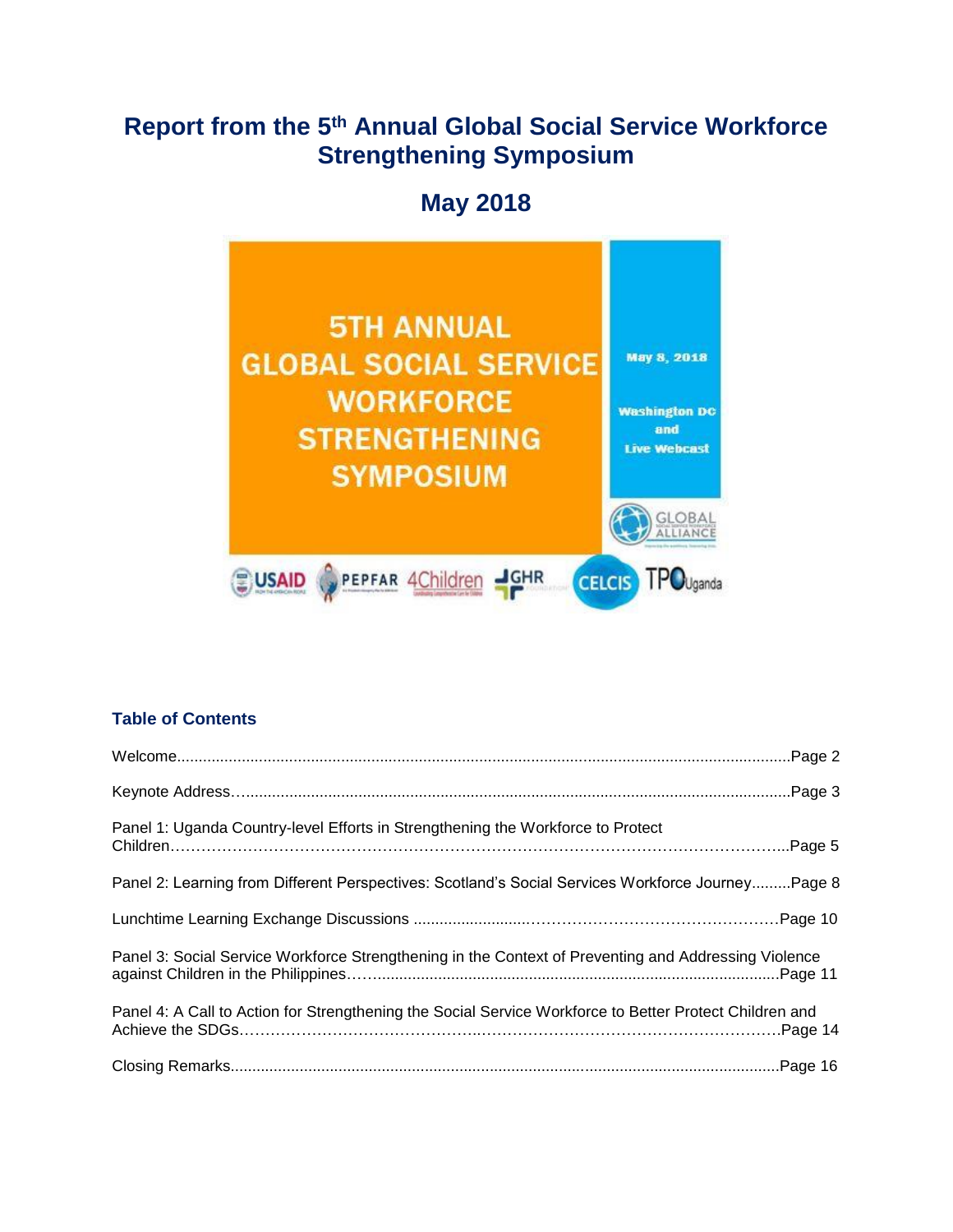#### **Introduction**

The Global Social Service Workforce Alliance hosted its 5th Annual Symposium on May 8, 2018, in Washington, DC, and also via live webcast on the topic of case management and the social service workforce. A total of 85 in-person participants and 308 remote participants from 24 countries across NGOs, practice, government, academia, associations, foundations and other experts in the field participated in the Symposium. They heard presentations from three countries that have formed multi-stakeholder national leadership groups or committees to create and implement comprehensive national workforce strengthening strategies. Country-based panels of speakers provided examples of how they have helped to elevate the discussion about the workforce, brought more visibility to the topic, and designed and implemented strategies to better plan, develop and support the workforce. A Call to Action was launched during the event to spur the development of similar national leadership groups in other countries. The symposium enabled the exchange of information between members of the Alliance and others working in social services to discuss efforts to strengthen the social service workforce to address a range of child protection issues related to care reform, violence, HIV/AIDS and migration.

The event was made possible in part through funding from the United States Agency for International Development (USAID) to the 4Children project through the President's Emergency Plan for AIDS Relief (PEPFAR) program. CELCIS and TPO Uganda were also sponsors of the event. GHR Foundation and UNICEF also provide ongoing support to the Alliance. Tides Center acts as fiscal host and sponsor of the Alliance.

# **Symposium Welcome Amy Bess, Director, Global Social Service Workforce Alliance**

Ms. Bess opened the event by thanking in-person and webcast attendees for their participation and thanking ongoing supporters of the Alliance, including USAID through PEPFAR, GHR Foundation and UNICEF as well as event sponsors CELCIS and TPO Uganda.

She highlighted how far social service workforce strengthening has come in the past seven years since the Social Welfare Workforce Strengthening Conference: Investing in Those Who Care for Children was held in Cape Town. This is a result of many committed individuals and organizations being involved in and leading these efforts nationally and globally. It is also the result of a commonly held core belief that the social service workforce is the most important driver of change when trying to improve systems of care for children and families.

Ms. Bess then highlighted how the Symposium would bring to light foundational elements for bringing about a stronger social service workforce. Representatives from

*"The social service workforce is the most important driver of change when trying to improve systems of care for children and families. Without them, there would be no services provided, no community-based prevention programs, no systems of care in place. The social service workforce needs to be adequately resourced and supported in order to effectively work with families and communities to bring about positive change."*

three countries were invited to present on coordinated, comprehensive workforce strengthening plans and how all of these efforts are coordinated and driven by national governments and inclusive of other stakeholder groups within country. She shared that the event would conclude with a Call to Action for working together to achieve the Sustainable Development Goals and improve protection, health and well-being outcomes for children, youth, families and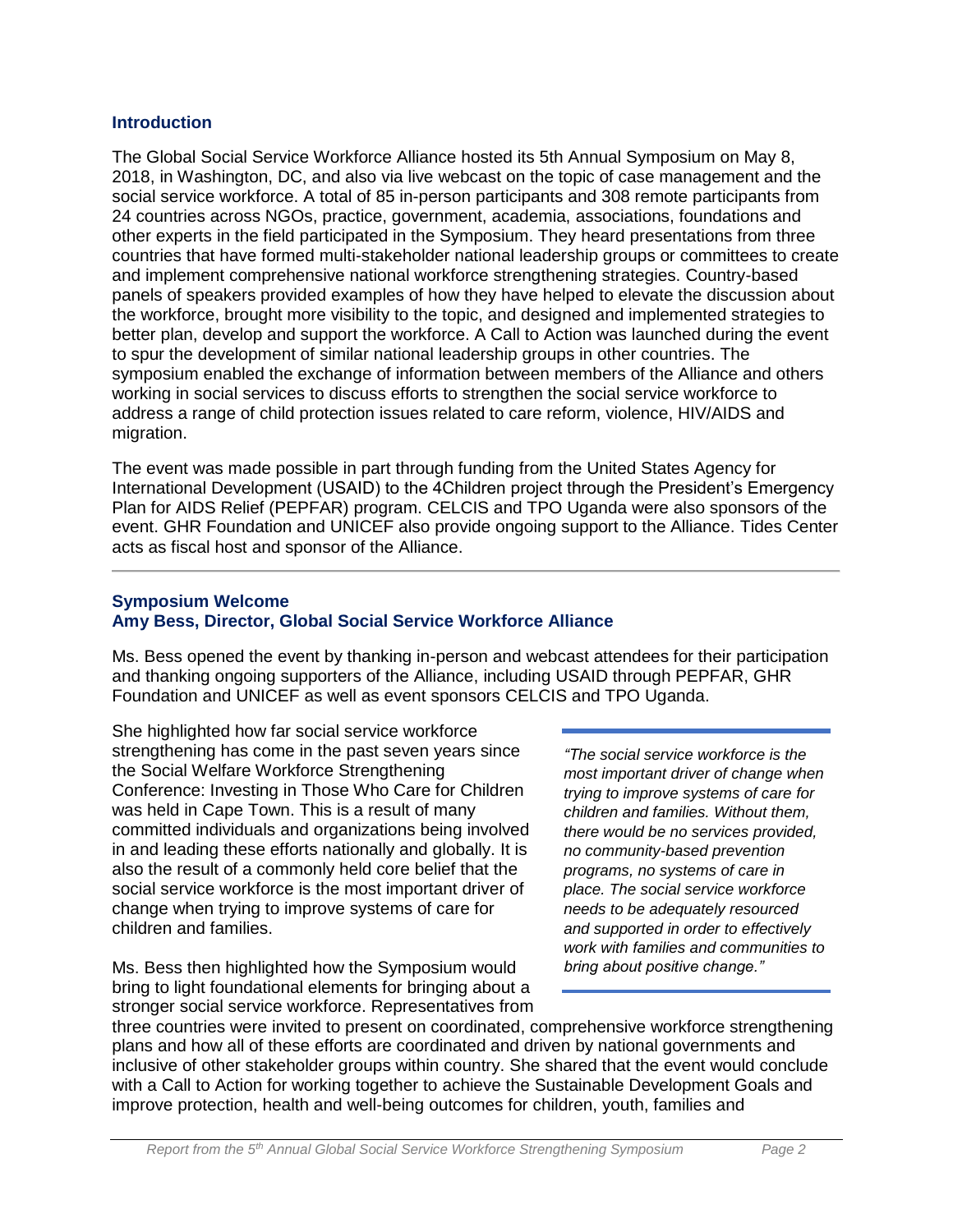communities. She invited other organizations to join the 12 that have signed on to the Call to Action.

Ms. Bess concluded her remarks by thanking the many individuals who have made contributions to the work of the Alliance, including an 11-members Steering Committee, Ambassadors, interest group members and membership at large comprising 1800 people in 121 countries. She concluded by inviting Symposium participants to view new resources from the Alliance, including the 2017 State of the Social Service Workforce Report, become involved in upcoming events including Social Service Workforce Week in September 2018 and continue engagement by becoming a member of the Alliance online at [http://www.socialserviceworkforce.org/membership.](http://www.socialserviceworkforce.org/membership)

# **Keynote Address**

# *Dr. Alma Crumm Golden, Deputy Assistant Administrator, Bureau of Global Health, United States Agency for International Development (USAID)*

With a background as a pediatrician, Dr. Crumm Golden spent a decade working in maternal and child health programs in Texas, and there she saw first-hand the important role of social services in meeting the needs of vulnerable and indigenous children and families. She shared that social service workers and USAID share a common goal in wanting to meet the needs of families and children until these services are no longer needed. She also highlighted data from the 2017 State of the Social Service Workforce gathered from respondents on how inadequately prepared they feel to address violence against children and families. Dr. Crumm Golden said these findings would likely echo comments from pediatricians, and that this points to a need to ensure all sectors work together to identify and share tools for building capacity and equipping the workforce.

USAID, in partnership with other groups, has conducted Violence Against Children Surveys (VACS) in 14 countries and five additional countries are currently undertaking this data gathering process. She stressed that how this data is used will be important, as comprehensive plans of action are developed with national governments. She made a call for Symposium participants to share how they are using this data, and how USAID may partner with individuals and organizations in eliminating and preventing violence against children.

*"I believe that [social service workers] may be the key to what actually changes the AIDS epidemic. We want to be your partner on that."*

Dr. Crumm Golden gave an overview of the DREAMS initiative led by PEPFAR, which has been designed primarily for girls from the ages of 15 through their early 20s. She shared a story of a troubled teenage mother in Kenya who is now aspiring to run for public office due to the skills she gained through the program. Dr. Crumm Golden stressed that social service workers play an integral role in the program and its achievements. The key to changing trajectories is a strong support system, and the social service workforce is a vital piece of that system.

She provided examples from Uganda, where USAID has helped to reduce the number of vacancies and increase recruitment in the social service workforce through a workforce analysis done in partnership with groups within country. A new cadre of para social workers has been developed in Uganda and results are already being realized. One organization working within Uganda reported an increase by 50% in child protection cases being resolved or closed.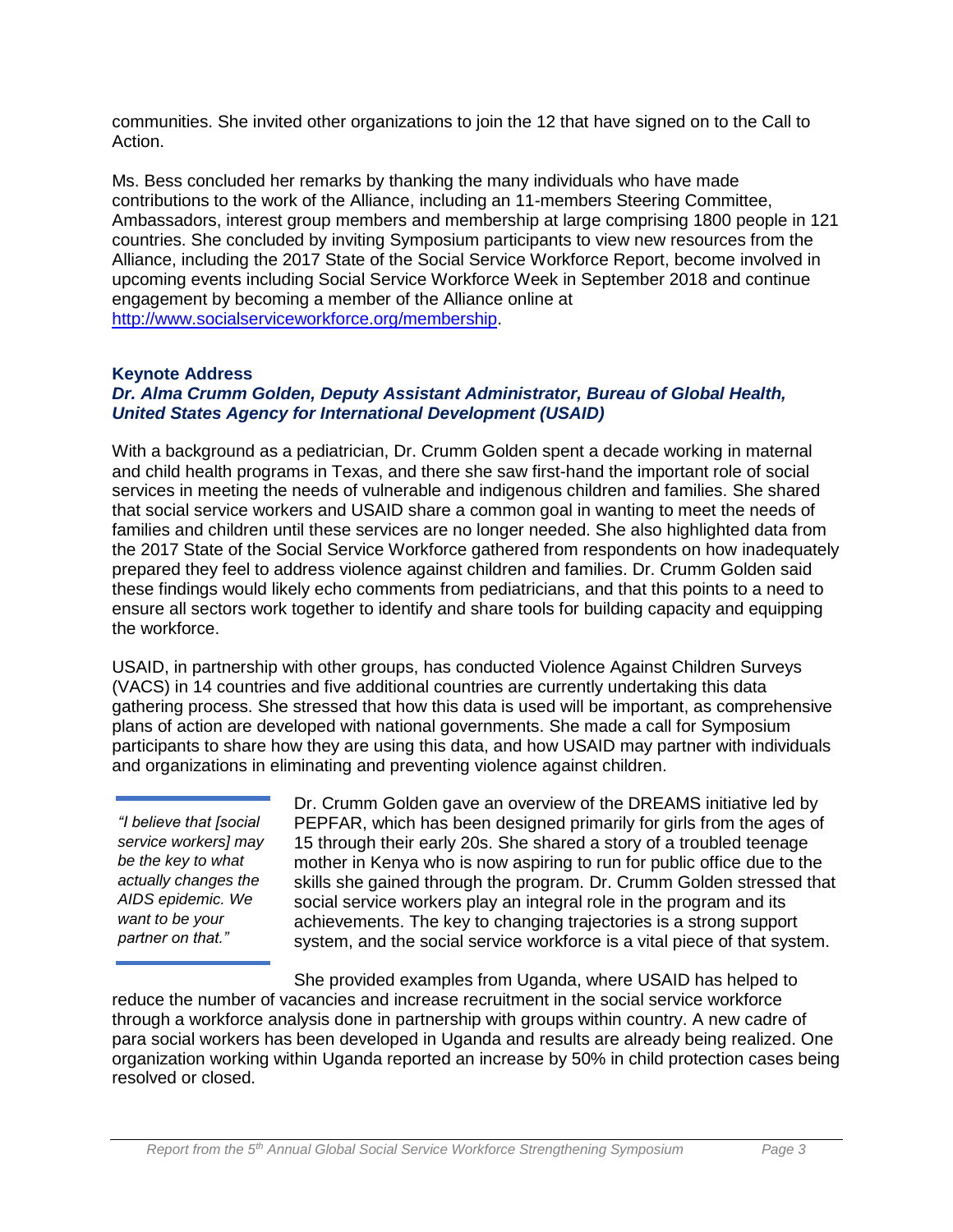Dr. Crumm Golden concluded by reiterating USAID's commitment to the Global Social Service Workforce Alliance, as a founding member, and in continuing to plan, develop and support the social service workforce for the future.

#### **Keynote Address** *Kirsten Di Martino, Child Protection Senior Advisor, UNICEF Headquarters New York*

Ms. Di Martino began her remarks by thanking attendees for their efforts and interest in furthering conversations on strengthening the social services workforce to build strong child protection systems that can better protect all children from violence and abuse. A human rights lawyer who has worked in child protection in low, middle and high-income countries in various political contexts, she has witnessed first-hand how essential a qualified and well-supported social service workforce is to child protection. She has advocated to governments for greater recognition and priority for the workforce. "Child protection laws, policies and services simply mean nothing if there is no motivated cadre of social service workers in place to drive the system and help the most at risk and vulnerable children and families to get the support they need."

Ms. Di Martino highlighted the need for a workforce that is equipped to meet the needs of growing numbers of displaced children and families. With more than 28 million child refugees, migrants and asylum seekers globally, national child protection systems are stretched beyond capacity and unable to adapt to meet evolving needs. She shared that in Somalia alone, almost 600,000 children moved from their homes in 2017, and yet, Somaliland has only 20 qualified social workers employed by the Government and a University offering a social work degree (in Hargeisa). Countries in the region have identified workforce strengthening as a pressing priority and realize that strong leadership and multi-sectoral coordination is a prerequire for doing so. She stressed that the ability of the social service workforce to perform and impact their work depends upon receiving the proper political, human and financial support.

Ms. Di Martino highlighted some of the ways that UNICEF is currently working in partnership with the Global Social Service Workforce Alliance and regional and country-level

"For the first time, social service workforce strengthening has been identified as a priority strategy and intervention under UNICEF's new Strategic Plan for the period 2018-2021. UNICEF's global experience in supporting child protection systems strengthening has demonstrated that a well-planned, well-trained and well-supported social service workforce plays a central role in identifying, preventing and managing risks, and responding to situations of vulnerability and harm."

partnership to support national workforce strengthening efforts. The Alliance is helping to lead workforce mappings in eight countries in South Asia, six countries in East Asia and the Pacific and nine countries in the Middle East and North Africa. This data and assessment is the first step toward guiding national and regional efforts for improving policies and programs that support workforce strengthening. The Alliance has also worked with UNICEF on development of the Programme Guidance on Strengthening the Social Service Workforce. This guidance is intended to support UNICEF country offices through specific steps needed for planning, developing and supporting the workforce to strengthen child protection systems to achieve the SDGs by 2030.

She also shared that UNICEF's Strategic Plan 2018-2021 contains 33 indicators on child protection, including two that relate specifically to social service workforce strengthening. A country will be considered as having a quality assurance system in place for social service work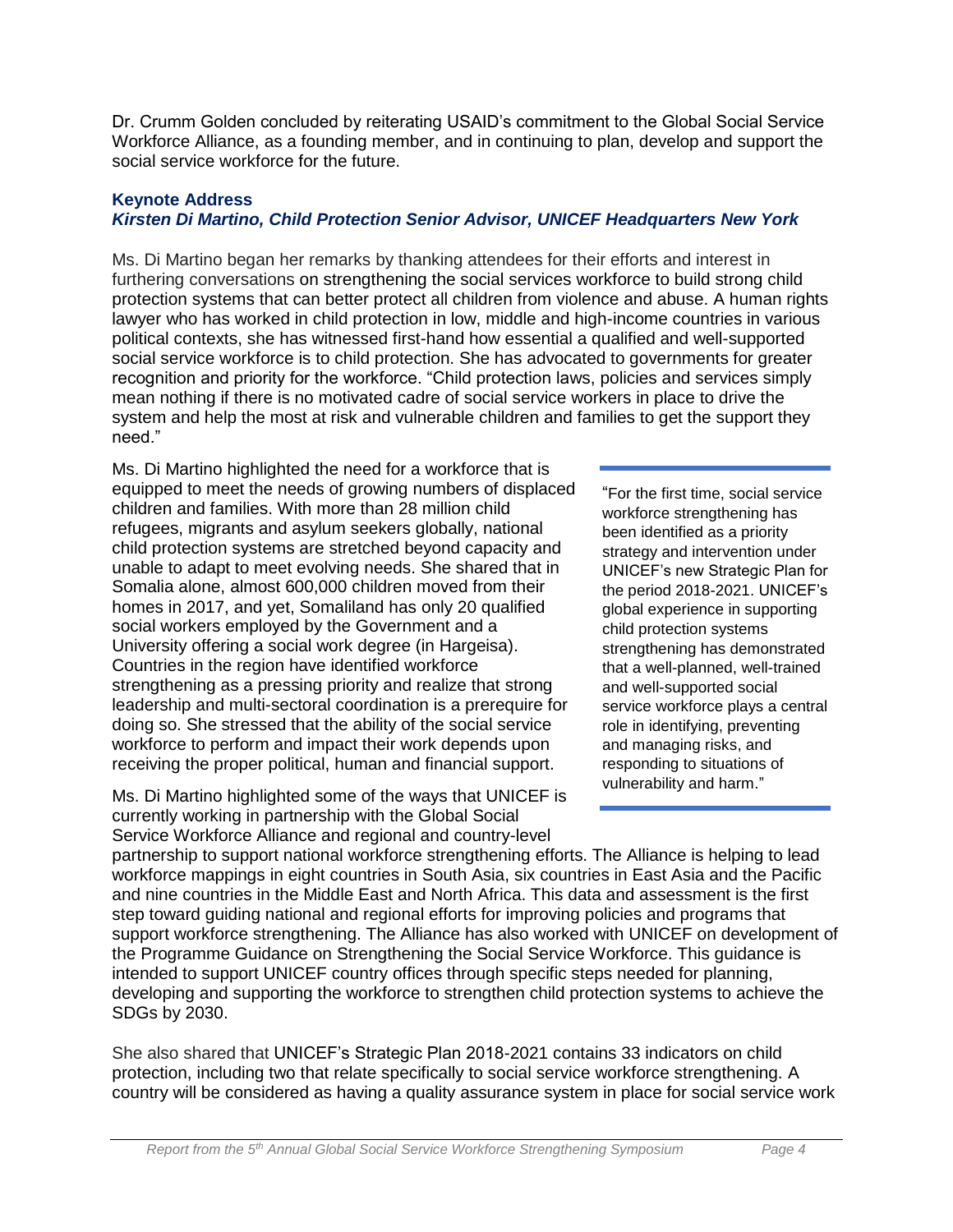if it has a normative framework, a system of supervision and support, a system for licensing or accreditation, and a nation-wide data collection system for the social service workforce.

Ms. Di Martino also shared UNICEF's increasing its focus on case management systems and tools, which is a core function of this workforce. Service delivery in child protection and preventive efforts improve when quality case management practices are used.

She concluded by stating that "the workforce is now recognized as the single most important 'ingredient' of a child protection system. Establishing a qualified - whether professionally trained or community-based 'para' social services workforce – is critical to establishing this system."

### **Panel 1: Uganda Country-level Efforts in Strengthening the Workforce to Protect Children Moderator:** *Patrick Onyango Mangen, Country Director, TPO Uganda*

As the moderator, Mr. Mangen introduced the topic and panelists who would be sharing Uganda's experiences in workforce strengthening to better protect children. He shared that Uganda has been at the forefront of childcare reforms for the last 10 years, including in the early years through systems mapping, then alternative care reforms and most recently completing the VACS, becoming a Pathfinder Country for ending violence against children and piloting the INSPIRE Program as one of the action points within the national action plan. The Ministry of Gender, Labour and Social Development (MGLSD) has led these efforts by building multisectoral support.

# **Speakers***:*

# **Lydia Joyce Najjemba, National Coordinator, Orphans and Other Vulnerable Children, Ministry of Gender, Labour and Social Development, Uganda**

*The Role of Government in Building a Multi-Sectoral Response to Violence Against Children* 

Ms. Najjemba described the key role of government in building multi-sectoral collaboration for workforce strengthening. Some of the efforts the MGLSD has been involved in developing with key other stakeholder groups include: an in-service training program, a comprehensive case management system, policy and strategic direction including the first-ever child policy that addresses all issues related to child's rights that will be launched in 2018; research and innovation, capacity building targeting OVC, advocacy and lobbying for programs to end VAC, and coordination of stakeholders and partnership-building to end VAC. "Ending violence against children is everyone's business, not only the business of government, but education has a role, health has a role, just has a role, to name a few."

She shared the role and work of the Child Protection Working Group, which is comprised of six individuals representing different sectors to ensure information-exchange and collaboration at the highest-level. A multi-sectoral approach has also been developed and continued through quarterly meetings held by the MGSLD that bring together all stakeholder groups.

Ms. Najjemba listed some of the many achievements within Uganda as a result of these collaborative efforts. These include: attaining Pathfinder status, a new Child Policy under review and integrated with the National Implementation Plan of the Child Policy, development of a competency framework for para social workers, Child Helpline for raising child protection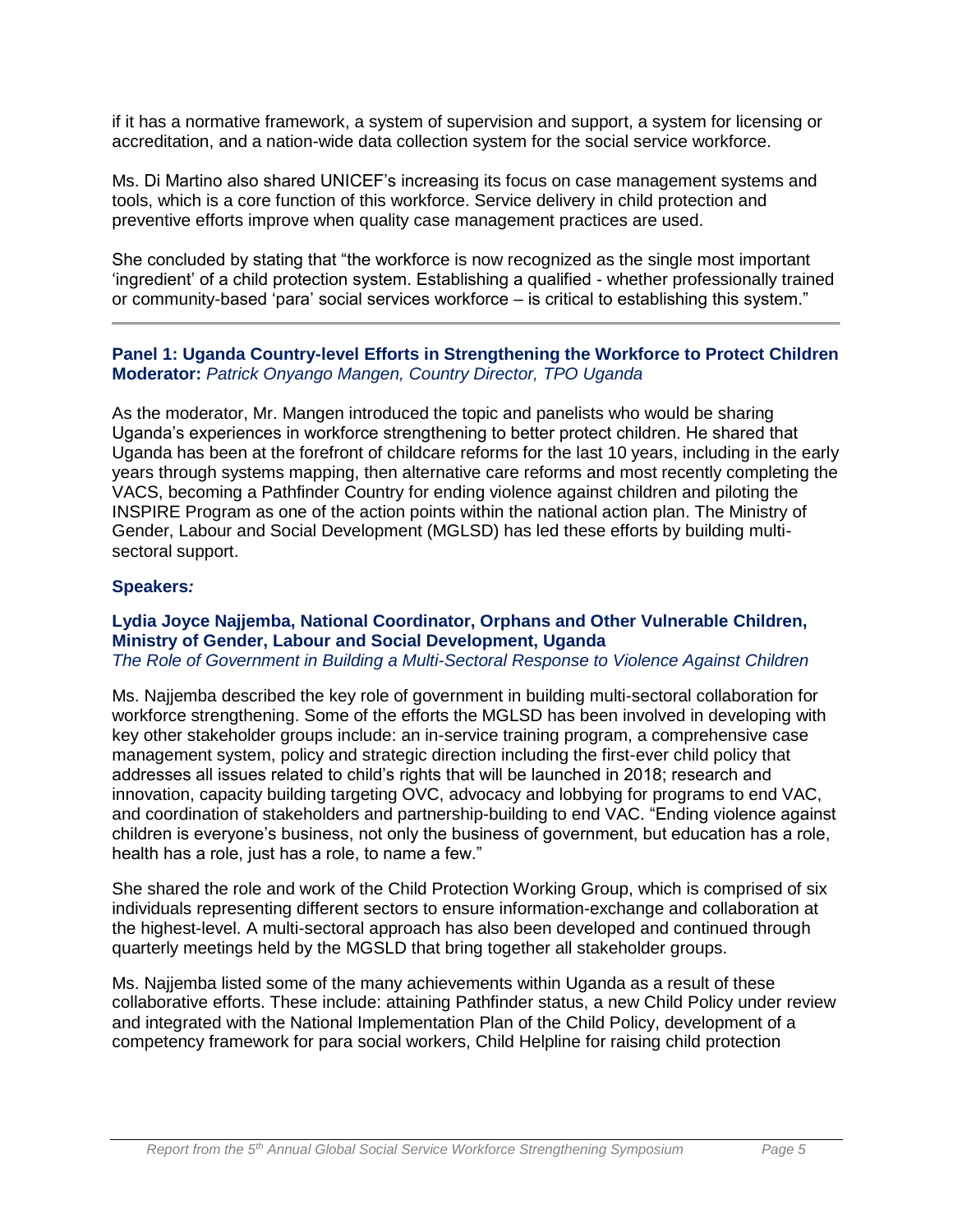concerns, VACS Report that will soon be disseminated to ensure data transformation and roll out of INSPIRE.

In closing, Ms. Najjemba shared some of the ongoing efforts to strengthen policy and legislation. Mapping of available interventions on violence against children will enable planning and targeted deployment of resource. Improving data and information management systems will allow effective tracking of children entering the



child protection system. These processes will ensure accountability and allow for reporting on outcomes. Ultimately, all of these steps and collaborative actions will lead to a strengthened social protection system for families to be able to overcome weak socio-economic status, which is a key underlying cause of VAC.

# Presentation prepared by **Dr. Taib Azah, Technical Advisor, National Association of Social Workers Uganda**

*The Need for Policies to Regulate the Social Service Workforce*

Mr. Mangen presented on behalf of Dr. Azah who was unable to travel to the Symposium but who prepared a presentation on the efforts of the National Association of Social Workers Uganda (NASWU) to regulate and develop the social service workforce within Uganda.

NASWU was founded in 1972 but has recently become more active, with 2000 members, aiming to increase regulation to enhance professional growth of social work. Mr. Mangen described some of the current challenges facing social workers in Uganda. There is currently no legislation to support social work practice in Uganda, and the level of training and skills greatly varies. Most social workers work at the community level within NGOs. There are few social service positions within government, and only 57% are filled. The ratio of social workers to clients if 1:6000.



To address some of these challenges, the Association is beginning the process of establishing a professional social work council to ensure quality and training of social workers. NASWU is mainstreaming para social workers (PSWs) into the local government structure, has trained master trainers for the PSW curriculum and developed supervision guidance. The Association has used the Alliance's competency framework for PSWs and conducted a PSW skills audit to address gaps. Mr.

Mangen also highlighted some of the current efforts underway to standardize social work education, build capacity of the workforce, advocate for policies and develop a code of conduct.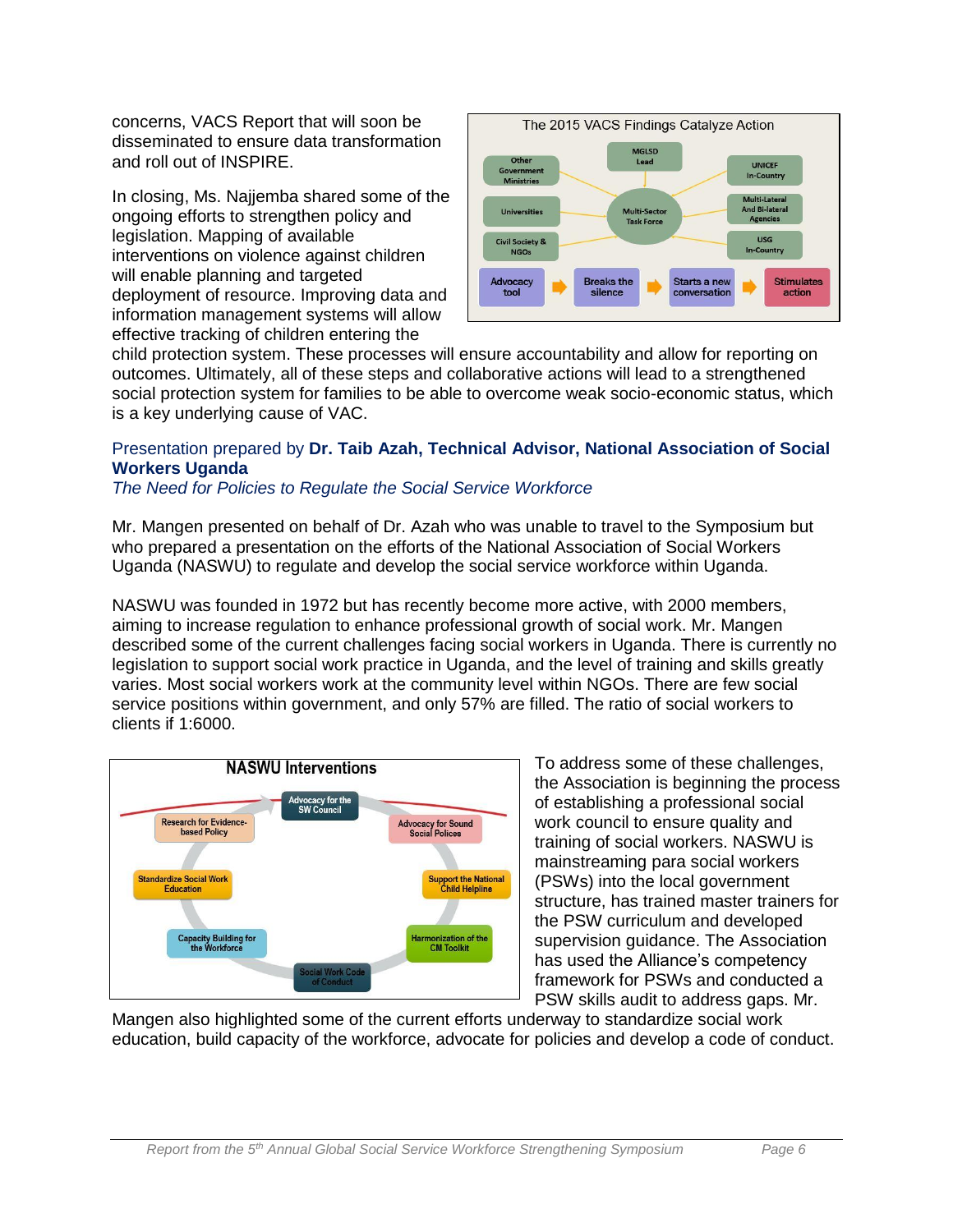The Association believes that when all of these goals and processes are fully implemented, it will lead to a better qualified and regulated workforce that is able to meet the needs of vulnerable children and families within Uganda.

# **Timothy Opobo, Child Protection Manager, ChildFund**

*Civil Society Collaboration with Government in Addressing VAC in Uganda*

To highlight civil society's collaborative efforts with government in addressing VAC, Mr. Opobo spoke on behalf of ChildFund and other civil society groups working within Uganda on this issue, which make up 70% of the social service workforce that is addressing VAC. Civil society comprises international NGOs, local NGOs, faith-based organizations and community-based organizations, operating at national, district and sub-county levels.

While Uganda has made great progress in addressing VAC, much remains to be done to address physical, social and emotional violence that children face, he said. He shared data from the 2015 Uganda VACS that shows a greater percentage of males face physical and emotional violence, while a greater percentage of females face sexual violence. The overall report provided regional breakdowns on the types of violence most common in different areas of the country. Among the challenges those who have encountered violence face, many do not know where to go for help, and when they do, very few actually get helped.

Government is collaborating with civil society on the road map to achieving Sustainable Development Goal (SDG) 16.2 to end violence in all forms against children. At the district-level in particular, civil society is building capacity of the social service workforce and developing district-specific plans for action. Sub-county and communitylevel prevention activities include mapping and capacity building for community-based child protection structures to understand strengths, weaknesses and linkages. They



• Accountability

are encouraging community dialogue for communities to develop their own practices for preventing violence. As a response mechanism for children and families affected by violence, a case management approach is being implemented for reporting and registering cases, psychosocial support, referrals and home visits.

He echoed Dr. Azah's comments on the challenges as well as positive progress in training and regulating the social service workforce to be best positioned to address this issue. He concluded by reiterating the importance of NGOs integrating social service workforce development into all of their projects.

### **Question & Answer Session**

Some of the questions and topics raised included: key challenges and solutions in effective multi-sectoral collaboration across government ministries, coordination from national to community levels, attracting trained social service workers to return to rural communities following education and training, and the training curriculum and standardization of training for PSWs.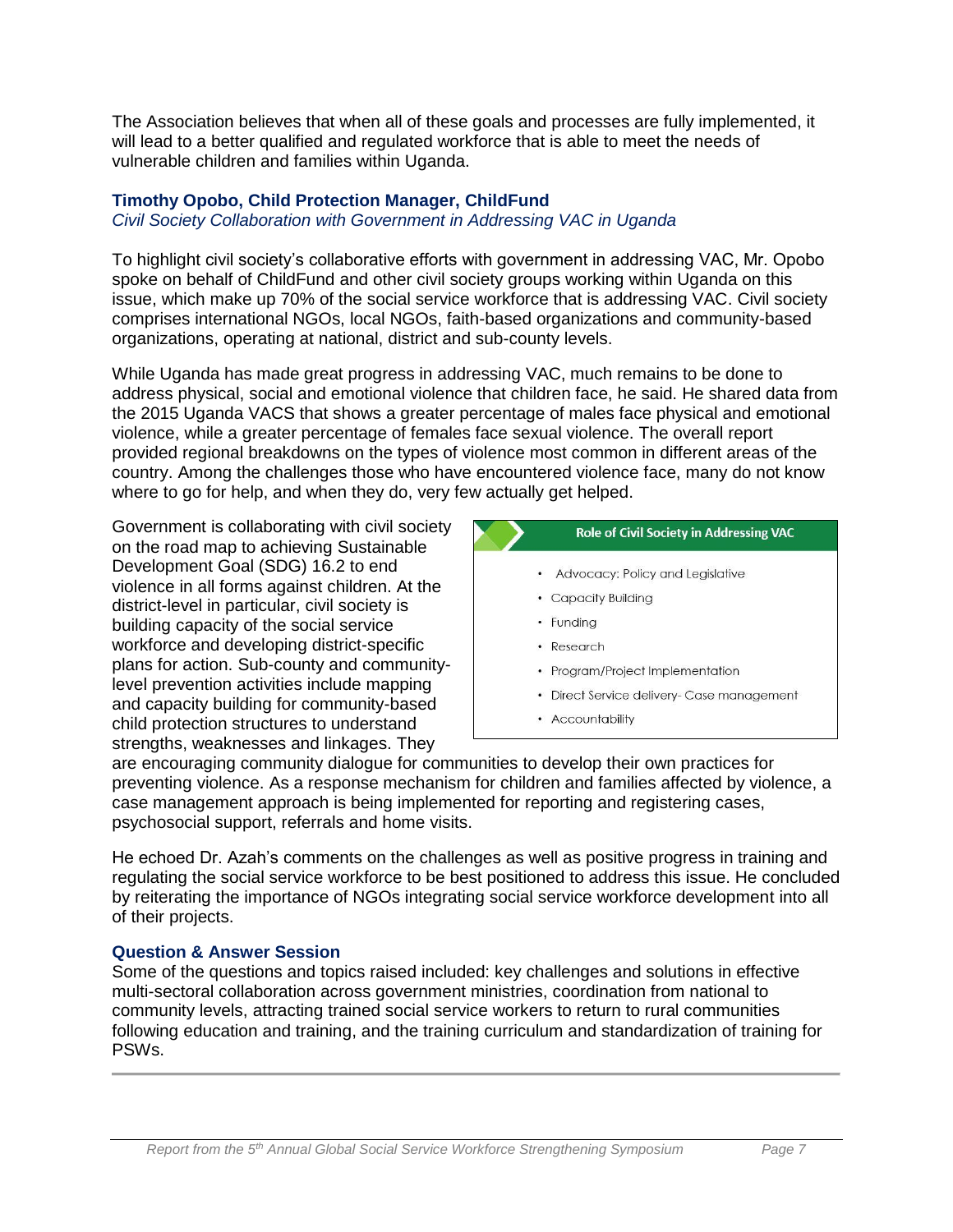# **Panel 2: Learning from Different Perspectives: Scotland's Social Services Workforce Journey**

#### **Moderator: Prof. Jennifer Davidson, Executive Director, CELCIS and the Institute for Inspiring Children's Futures, University of Strathclyde**

Professor Davidson introduced the panelists and introduced the topic they would be sharing with attendees. She provided some context for the presentation on the number of looked after children in both in-home and out of home care at1.5% of the population. CELCIS with the Scottish government is implementing a plan for greater policy priority for children in and at risk of alternative care, and the social service workforce working with children and families. The voices of children and young people with experience in the care system have been a key driver in achieving this level of awareness and attention to the challenges they face. While social workers have a mandate to intervene on behalf of children, there is also priority given for keeping children with families and ensuring rights of parents when children are in alternative care settings. A strong social service workforce is required to ensure the right balance of family cohesion and quality of care. Poverty when combined with other risk factors is a strong driver of reasons for children to be placed in alternative care

#### **Speakers:**

#### **Iona Colvin, Chief Social Work Adviser to the Scottish Government** *Progress, Opportunities and Challenges: The future social services workforce in the context of Scotland's health and social care integration*

In opening, Ms. Colvin described policies within Scotland that regulate the workforce. The Social Work Scotland Act of 1968 formally established social work and the welfare principle for children. This introduced the intervention of social work within family life and regulates how and when social workers and other social service workers intervene to provide services. There are currently more than 200,000 social service workers, with the largest areas of service provision being housing support/care at home, care homes for adults and day care children services.

The Vision and Strategy for Social Work Services 2015-2020 developed inter-disciplinary teams for social workers to work alongside health and education to ensure better outcomes for children and families.

She shared the role of the Scottish Social Services Council in regulating the workforce. The council registers all social service workers, sets standards for conduct and behavior, and develops the workforce through training in collaboration with education. Care Inspectorate is an



inspection and improvement agency that ensures quality of service provision.

The National Health and Social Care Workforce Plan was released in December 2017. It is the first time a national plan has been developed specific to the social service workforce and is informed by evidence and strengths-based approaches. The Scottish government collaborated with local authorities on development of the plan, as it will be implemented and regulated through local governing authorities. The report also provided a framework for improving workforce planning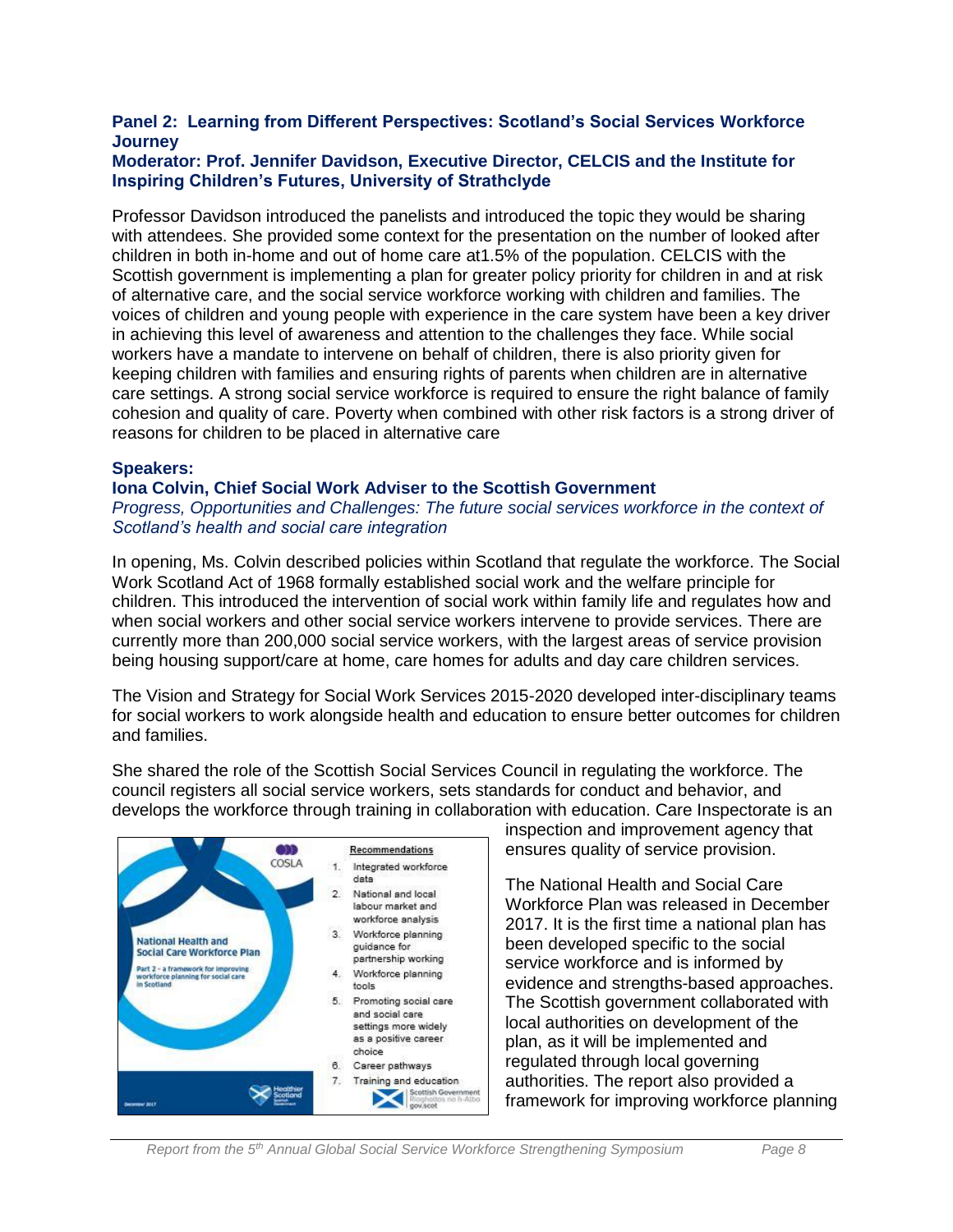in social care in Scotland and included a number of recommendations, including integration of workforce data, workforce planning, promotion of social care professions and training and education for these workers. While in the early stages of implementation, it is expected that realization of these recommendations will lead to a stronger social service workforce providing better outcomes for children and families.

# **Dr. Ian Milligan, CELCIS International Advisor**

*Benefits and Complexities: Scotland's ongoing journey to equip staff working in small group care children's homes with a relationship-based care focus*

Dr. Milligan presented strategies and steps undertaken for developing the residential child care workforce. He opened the presentation by sharing context on Scotland's out of home and residential care practices since Scotland's deinstitutionalization 40 years ago. In Scotland, residential care is one setting within a range of care options, as per the UN Guidelines on the Alternative Care of Children, and constitutes small group homes, comprised of 3-8 children. The staff and the quality of care are subject to close regulation and monitoring. There are currently 7,000 trained staff with compulsory registration for all providing care in these settings.

In 1999, the Scottish Institute for Residential Child Care (SIRCC) was launched by the government to provide resources and training to the sector at multi-levels, and the government has made ongoing commitments to the workforce providing these care services. This includes a partnership of more than 10 years with universities and colleges to develop specialist social care and social work courses and opportunities for in-person, online, in-service and part-time training.

Listening to the voices of children regarding their wishes for their care is a key to the provision of loving, caring, nurturing services, he shared. Residential workers and educators have looked to sister professions of social work such as 'child and youth care' and 'social pedagogy' to provide theoretical frameworks and practical training which address the personal and professional dimensions of direct care. Workers in various settings including residential care, have discovered that social pedagogy provides a language and theoretical framework for personal care, empowerment and participation as well as encouraging the reflective use of play and activities with children. A Social Pedagogic orientation values community

*Scotland has been drawn to child and youth care work and social pedagogy approaches "to accommodate workers who have both the professional and personal skills to provide quality care where people live."*

engagement and group work as well as individual care. He concluded by stating the importance of incorporating and transferring the skills learned through the various training programs into quality care for children with a rights-based focus.

# **Prof. Jennifer Davidson, Executive Director, CELCIS and the Institute for Inspiring Children's Futures, University of Strathclyde**

#### *Missing Pieces in Workforce Strengthening? Improving children's outcomes as the key driver in implementing best practices*

Prof. Davidson explained that CELCIS was launched through the recommendation of SIRCC as a means to address all issues children may face, whether within the care system or as preventative measures for those at-risk for entering the care system. CELCIS strives to improve outcomes for all children in alternative care and has been a part of a review of how to make change happen for children and the skills needed by the social service workforce to do so.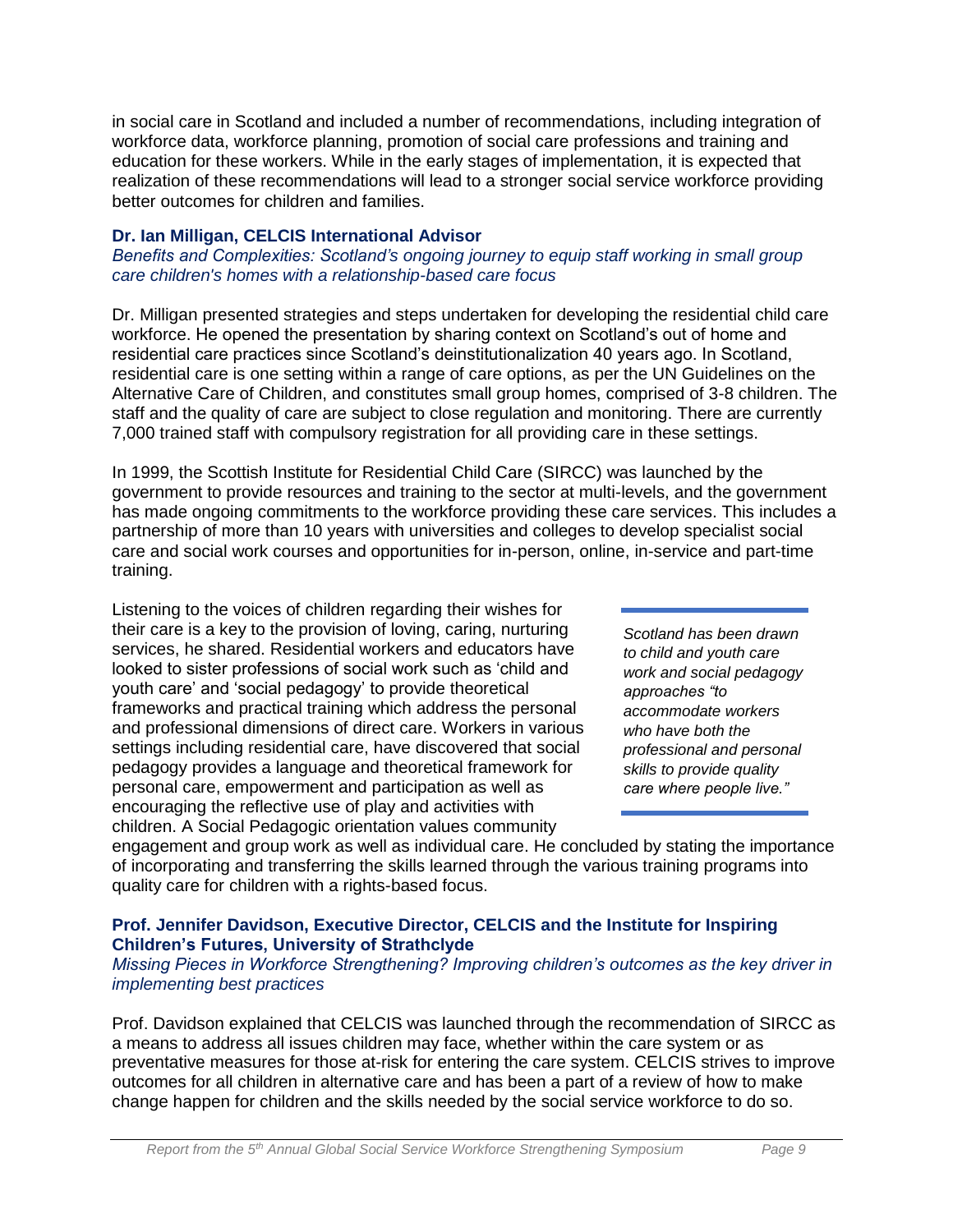Prior dissatisfaction in the level of care being provided to children in alternative care settings has led Scotland to its current and future plans for strengthening the social service workforce. A decade-long change program from 2002-2012 developed further into a multi-sectoral partnership at local levels to close the training and implementation gaps. Learnings from this approach include the importance of starting first with a focus on the desired outcomes for children and families in creating the needed collective focus; starting small and getting better; and alignment of whole systems, which can be applied to other initiatives and country programs that are under development.

She highlighted data showing that while workers were learning a great deal in trainings, there continued to be a gap in consistent application of that learning in their work contexts. In a review of the mechanisms for realizing change, support and information to practitioners for both interpretation and implementation were key for meaningful and sustained change. Drivers of implementation of workforce strengthening are a combination of competency, organization and leadership.

*"Are we doing what we need to do today, and if not, what do we need to do tomorrow, in order to realize the best outcomes for a child?"*

To continue the commitment to strengthening the social service workforce to realize the best outcomes for children, Prof. Davidson shared that just last year CELCIS launched the Institute for Inspiring Children's Futures which brings together all applied centers for learning within the University of Strathclyde to work collectively toward this goal.

# **Question & Answer Session**

Participants raised questions on the typical length of time children may be placed into residential care and deciding factors for doing so as well as the meaning of volunteers in this context as to whether it means unpaid. Online viewers asked about recommendations from the Scotland experience that could be made to other countries looking at care reform policy and workforce development as well as training for the provision of psychosocial support to children in the care system.

# **Lunchtime Learning Exchange**

Following lunch, in person attendees were able to choose from several small group table discussions, hosted by other organizations undertaking workforce strengthening initiatives or projects related to the workforce. The discussions allowed the exchange of ideas and new innovations among various stakeholder groups.

### **Establishing a Digital Case Management and Project M&E System for the ELIKIA OVC Project in DRC**

Alisha Keirstead of Education Development Center reviewed with the group the DRC ELIKA case management system developed by EDC, which includes case load and payment processes for social service workers. She highlighted the use of the system and adoption of technology practices. The group discussed engaging community cadres and limitations on capacity of digital case management systems and then shared examples from their work**.**

### **Tacking Progress: Measuring the Implementation of the 'Guidelines on the Alternative Care of Children'**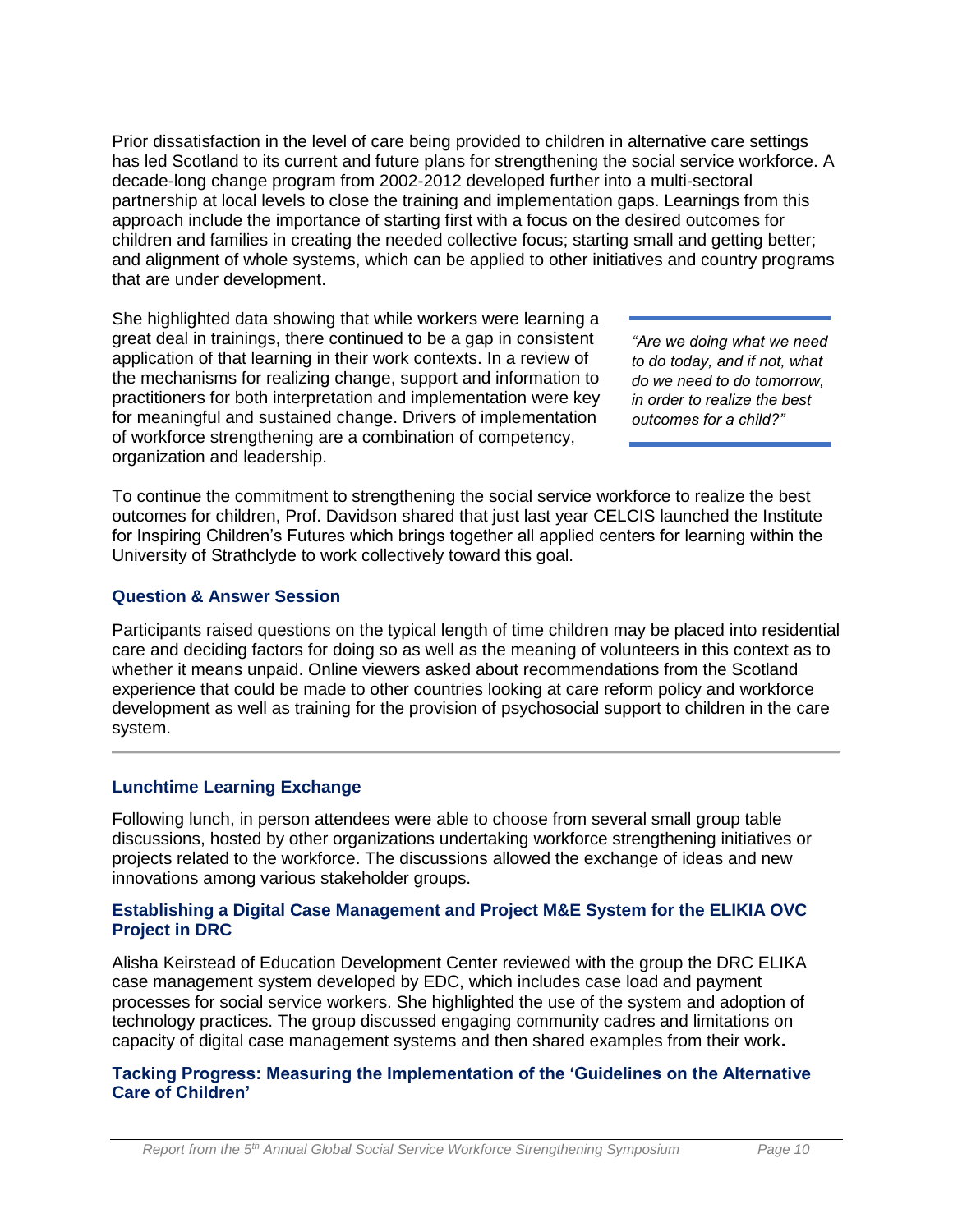Sarah Johnson with Better Care Network and Otto Sestak from Hope and Homes for Children gave an overview of the tool, its purpose and audience, using the Guidelines as a framework. They shared examples of how the tool has been used to advocate for reforming the Guidelines and examples of the principles of necessity and suitability as underlying principles. The discussion concluded with a review of the benefits and uses and purview of the tool. Participants shared their interests and learnings in the area of alternative care and deinstitutionalization.

#### **Making a Case for Case Conferencing: A model to help empower social service workers and their allies to better coordinate services for vulnerable children and families**

Alex Collins, IntraHealth, and Aften Beeler, CRS, led the group in a discussion on case conferencing. Case conferencing can be empowering for social service workers, such as case care workers or other volunteers, because it allows them to speak directly to service providers with whom they might not otherwise have access. It can also be a means of raising visibility and informal "professionalization" for social service workers involved, since participants from other sectors learn what they do and they can receive supervision from social workers in attendance. The South Sudan model was set up in this manner. Table participants noted that from the examples of effective case conferencing that they've seen in their work, characteristics that lead to case conferencing success include that conferences are government led within a functioning social service system and bring in the right participants across sectors for the cases under discussion.

### **Responding to Disability in Child-Focused Programs**

Led by John Williamson, USAID/DCOF, and Betsy Sherwood, Save the Children US, new tools and guidance on responding to disability in child-focused programs was presented. USAID/DCOF will soon be releasing a guidance document on work with children with disability and their families to prevent unnecessary separation and support family reintegration. A list of six resources for caseworkers, child protection specialists, gender-based violence workers and other workers was shared and discussed as tools for building the capacity of those working directly with children with disability. Group participants then developed two individual goals on how they can promote the inclusion of children with disabilities and their care-givers into their existing programming.

# **Developing Cross Border Social Work Cooperation to Support Children on the Move**

Elaine Weisman at International Social Service USA hosted this discussion on cross border collaboration for supporting children on the move. She highlighted the ISS-USA model as an example for addressing short, medium and long-term needs of children moving across borders by connecting social service systems and supporting informed decision-making based on the best interests of the child. The group exchange case management models and tools for support cross border case management to ensure safe, sustainable and coordinated movement of children across borders.

### **Competencies for the Para Professional Social Service Workforce**

Nathan Linsk, Professor of Social Work, Midwest AIDS Training and Education Center, University of Illinois at Chicago, and Zeni Thumbadoo, Deputy Director, National Association of Child Care Workers South Africa, co-chairs of the Interest Group on Para Professionals, provided background on development and an overview on content in the PSSW Competencies document. The shared examples of how the document has been used to formulate competencies and trainings for several para professional cadres, including para social workers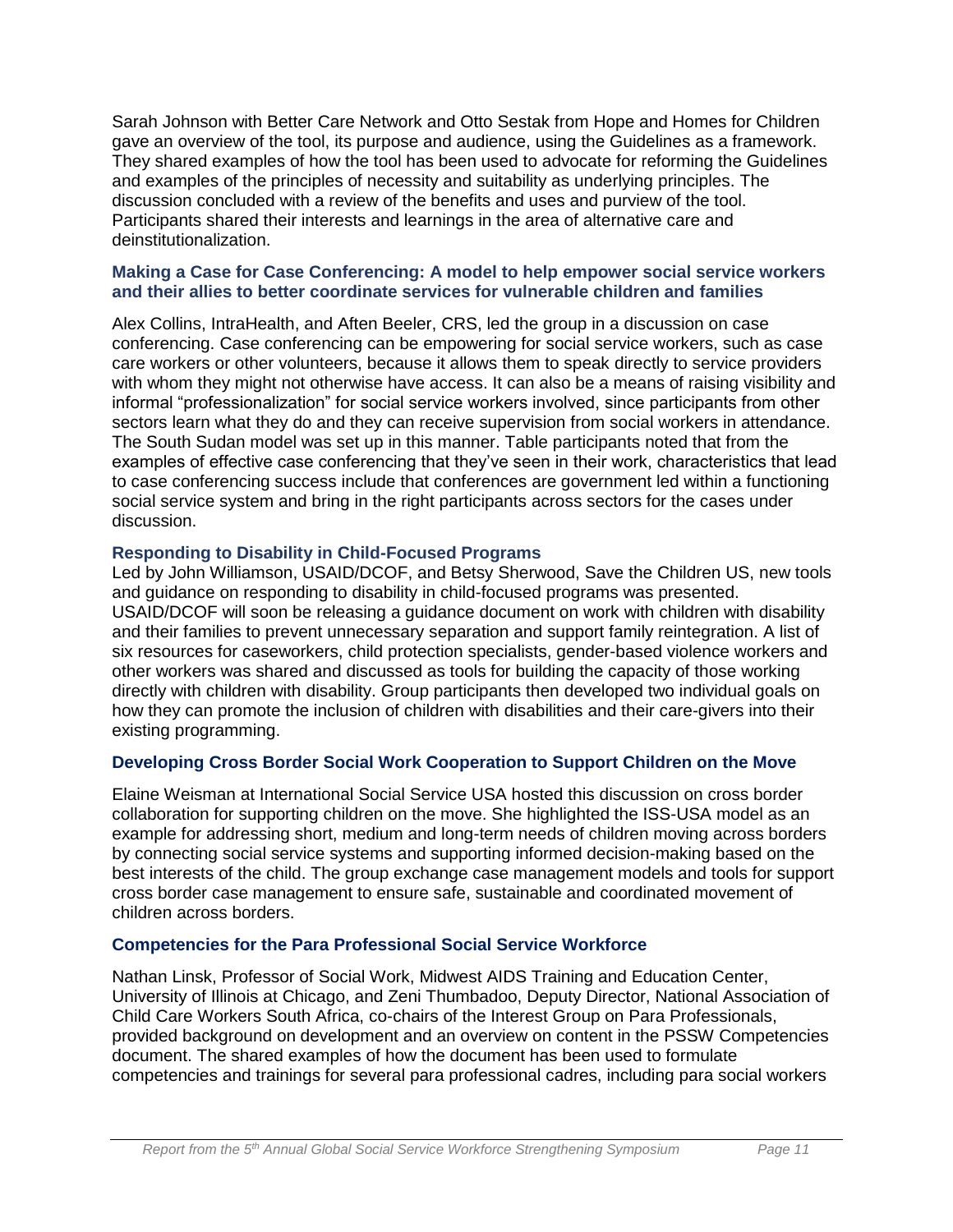in Uganda. Participants shared how they have been using this document within their work and expressed interest in contributing to possible future work of this interest group.

#### **Panel 3: Social Service Workforce Strengthening in the Context of Preventing and Addressing Violence against Children in the Philippines Moderator: Dr. Bernadette Madrid, Executive Director, Child Protection Network Foundation, Philippines**

In opening the panel presentation, Dr. Madrid gave an overview of the presentations to be shared on the Philippine Plan of Action for Ending Violence Against Children as a Pathfinder Country and an emphasis within this plan is strengthening of the social service workforce.

#### **Speakers:**

**Dr. Bernadette Madrid, Executive Director, Child Protection Network Foundation** *Achieving the Philippine Plan of Action to End Violence against Children: The need for a strong social service workforce*

Dr. Madrid began by presenting data from the 2016 VACS that shows the magnitude of violence against children. The study showed that 66% have faced physical violence. Psychological and sexual violence prevalence rates were also high. Following this study, the Philippines Plan of



Action for Ending Violence Against Children (PPAEVAC) was launched for addressing all forms of violence against children in the country, which builds on the INSPIRE strategies developed by WHO, UNICEF, the Global Partnership to End Violence and 10 other international agencies. INSPIRE is an acronym that presents seven evidencebased strategies, including improved access to good-quality health and social welfare and criminal justice support services. The strategies highlight the importance of multisectoral approaches cutting across all sectors.

The development of the PPAEVAC was a multi-pronged process. It began with a regional cluster consultation workshop with 423 participants from a range of stakeholder groups, followed by a national planning workshop. Dr. Madrid further presented on the plan framework that says there must be action from the highest level of government for the influence of policy, programming and budget. Implementation of the plan aims to achieve SDG 16 as well as 5. It also includes six key result areas in support from various supporting agencies: strengthening parenting skills, self-protection and seeking professional help by children, availability and quality provision of services to victims of VAC, M&E system in place, VAC-related laws in place and enforced, and multi-stakeholder child protection structures and systems in place.

To be able to implement all of these key result areas, a well-planned, developed and supported workforce is needed, as Dr. Madrid shared from the Alliance's Framework for Strengthening the Social Welfare Workforce. The agency leading these efforts in the Philippines are the Department of Social Welfare and Development, which is undertaking mapping, capacity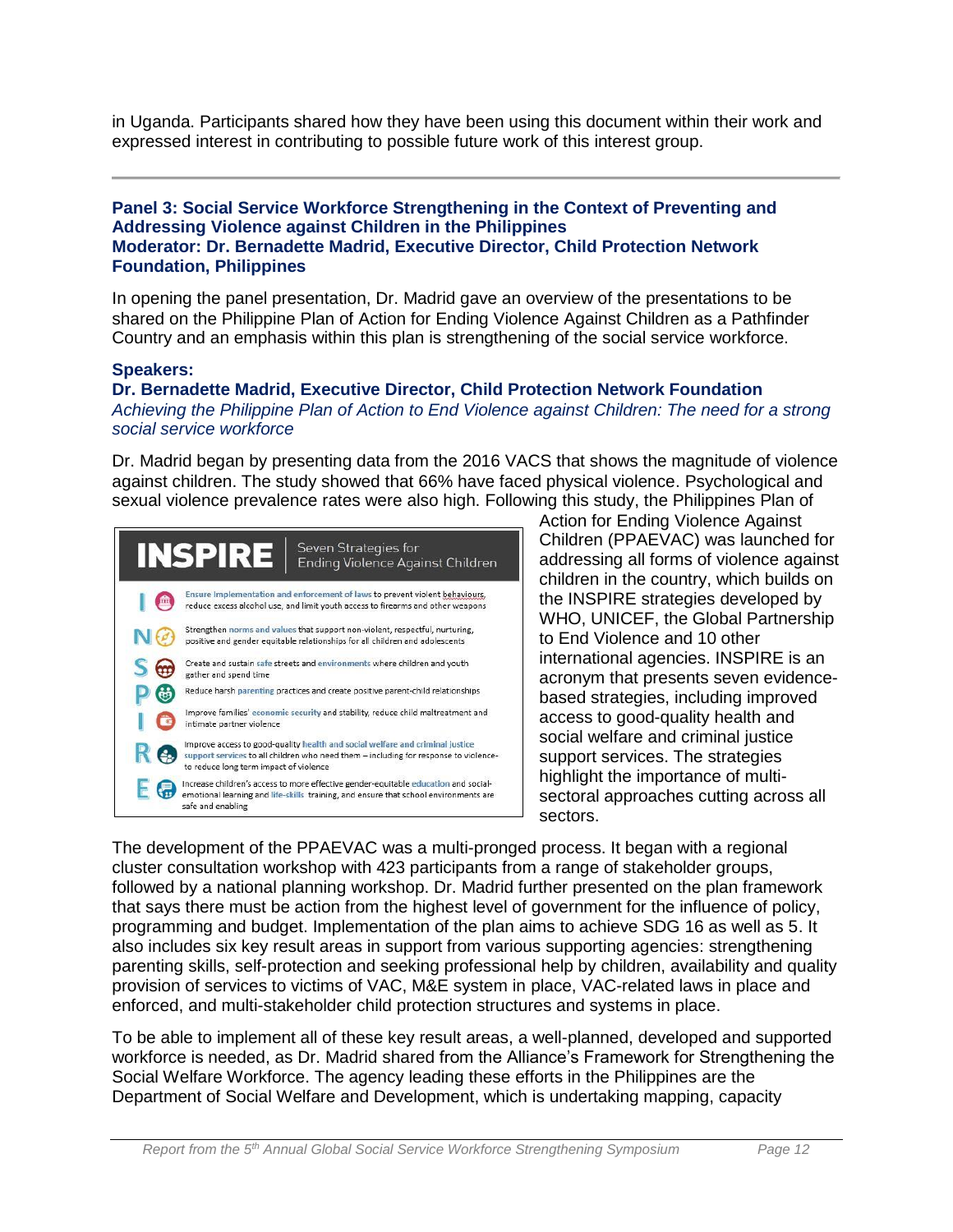building and institution building. She concluded by declaring that "Every child has a right to a life free from violence."

# **Video Remarks from Undersecretary Mae Fe Ancheta-Templa, Department of Social Welfare and Development**

*National Action Plan on Strengthening the Workforce*

Video remarks were provided by Undersecretary Ancheta-Templa, who was unable to travel to the Symposium. She leads institution-building and child protection efforts with the Department of Social Welfare and Development. UNICEF and the Department have a formal mandate to build up vital sectors that work with children. To do so, they are launching an eight-month study for an analysis on issues and concerns facing the social service workforce. The government is reviewing existing frameworks for supporting the workforce that effect service delivery and performance of the workforce. A mapping has just begun, being led by UNICEF with the University of the Philippines. This data will help to develop a framework for support to the profession. The Philippine Association of Social Workers and the Commission on Higher Education on Social Work is guiding social work education training and standards, which are a part of the review and analysis process. As a trained social worker, Undersecretary Ancheta-Templa shared that her hope is that ultimately the profession will better recognized and regulated.

# **Kirsten Di Martino, Senior Adviser, Child Protection, UNICEF Headquarters** *Mapping of the Social Service Workforce for Better Planning, Development and Support*

Ms. Di Martino delivered the presentation prepared by Jess Farr in the UNICEF Philippines office. Local government units in support from mandated national government provide basic social welfare services to children. Strengthening the child-focused social welfare system as a link to parenting support interventions is a priority toward ensuring that all children have access to prevention and response services to address VAC at the community level. Social service workers face many challenges in providing quality services, including: high caseloads, lack of training, lack of experience in case management, lack of supervision and guidance, and limited funding.

UNICEF's new strategic plan for 2018-2021 and theory of change for response to violence against children stresses systems strengthening for increased child protection. She shared the theory of change that has been developed toward planning, developing and support the social service workforce for promotive, preventive, direct and specialized rehabilitative services. The workforce is a key ingredient and at the heart of a holistic child protection system to drive the entire system forward. A key reason for UNICEF Philippines supporting the government in this initiative is to strengthen the social service workforce in order to reduce VAC by 2022. She reiterated the six key result areas and outcome results that are pre-conditions for realizing this goal. The government is currently focusing on result area one that aims to strengthen the skills of parents.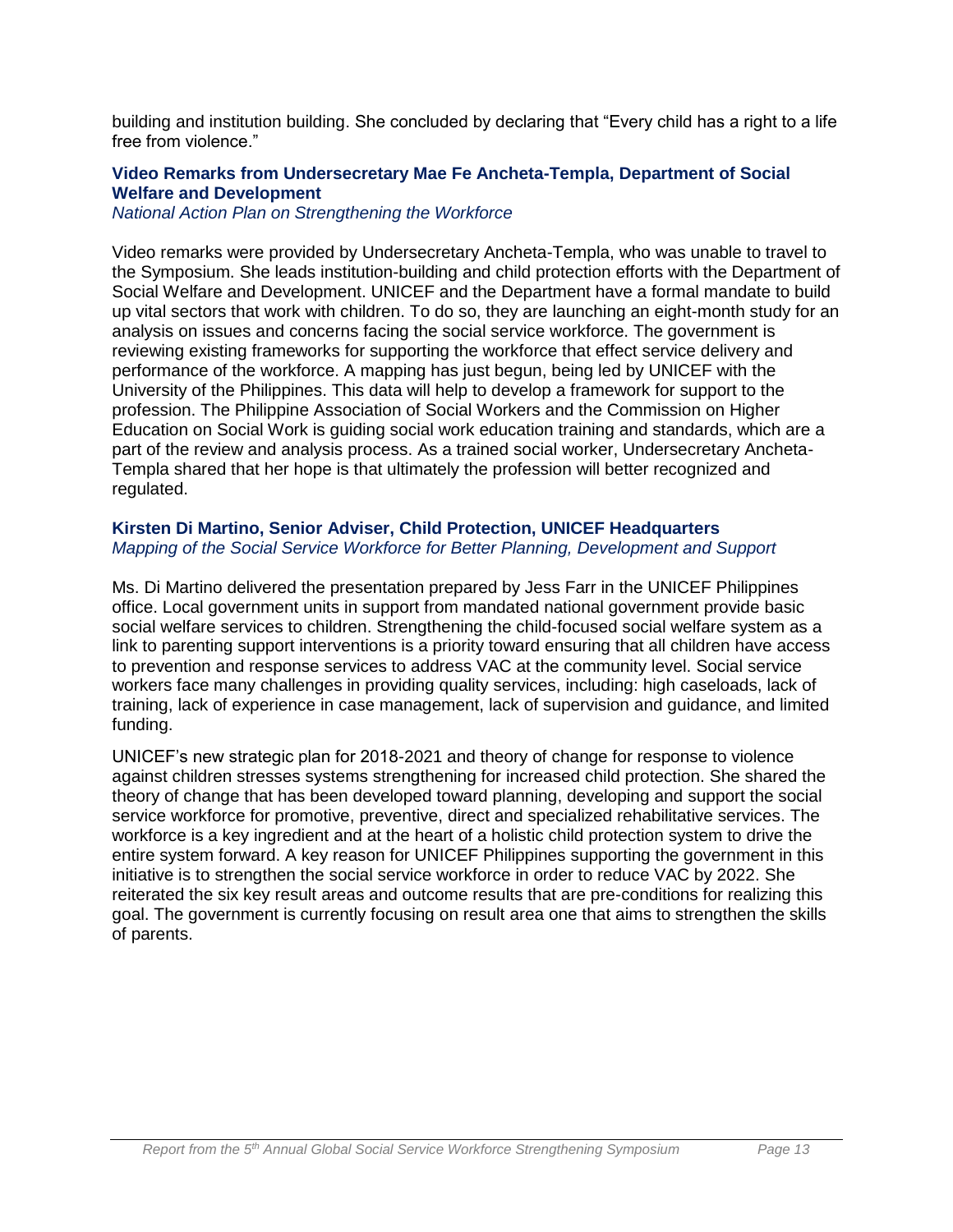

Ms. Di Martino shared the mapping will generate necessary evidence on the current situation and challenges of the workforce. It is part of a multi-country initiative within East Asia and the Pacific being supported by the Alliance with technical support and tools to the UNICEF EAPRO office that initiating this effort. In conclusion, she shared a quote from Paulo Sergio Pinheiro as included in the report of the UN Secretary General's study on Violence against Children to the General Assembly in October 2006: "Children are tired of being called the future. They want to enjoy their childhood, free of violence, now!"

### **Question & Answer Session**

Questions to the presenters included: the transition from VACS research into practice, the depth of support for workforce strengthening efforts that originate from the Undersecretary in filtering down to other levels of government and development of standards for social work training and practice.

#### **Panel 4: A Call to Action for Strengthening the Social Service Workforce to Better Protect Children and Achieve the SDGs Moderator: Dr. James McCaffery, Senior Advisor, Training Resources Group, United States**

Dr. McCaffery introduced the panelists and highlighted how the prior panels provided a backdrop for this session in launching a Call to Action for Strengthening the Social Service Workforce to Better Protect Children and Achieve the SDGs. He reiterated how a strong, sustained support system will best be able to help families long-term. With prior work experience in human resources for health and health and social service systems strengthening, Dr. McCaffery highlighted the importance of the social service workforce being included and integrated within these support systems. The Call to Action is intended for individuals to use in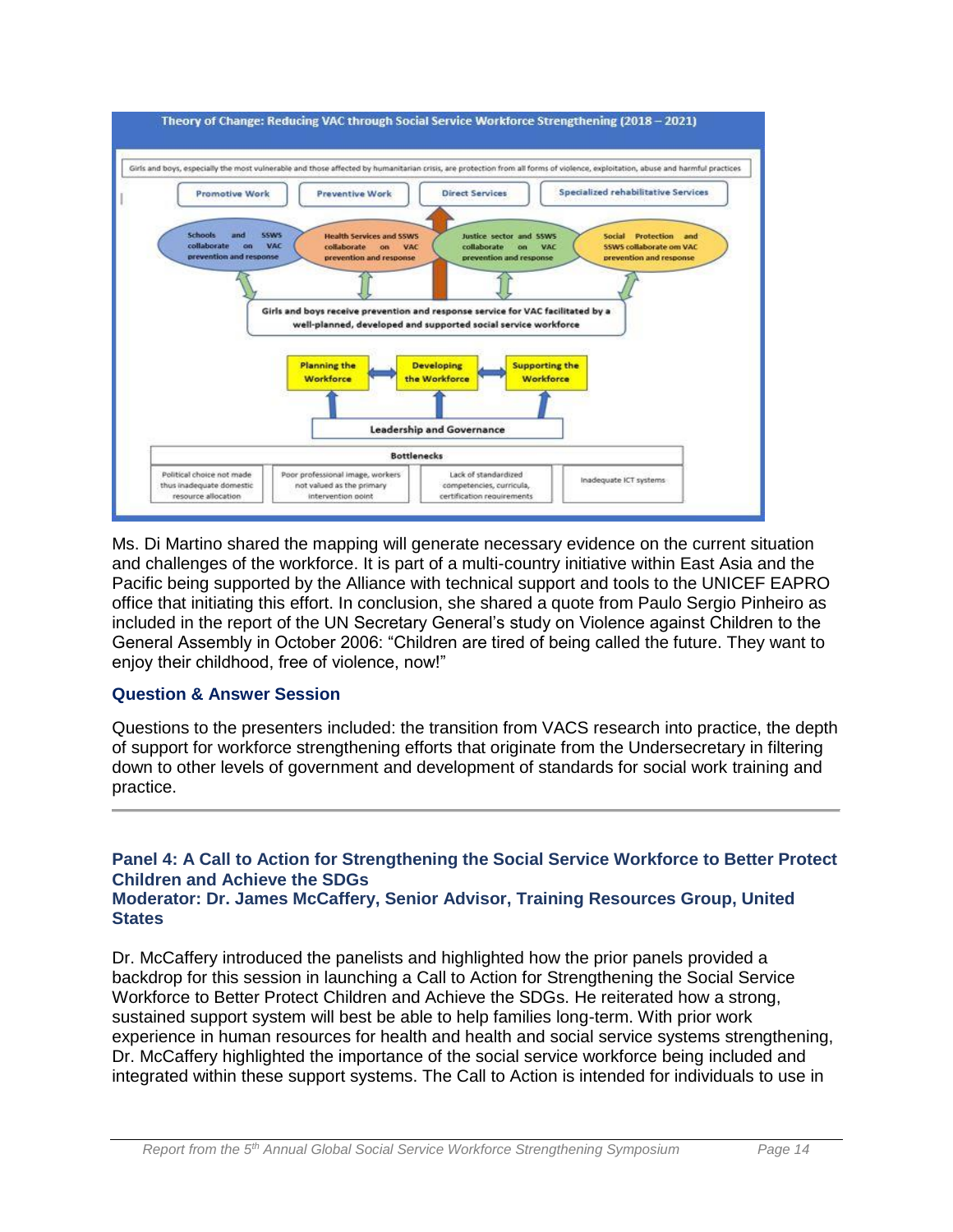advocating for progress toward strengthening the social service workforce through increased funding and leadership at the country level.

#### **Speakers:**

# **Dr. Daniela Ligiero, Executive Director and Chief Executive Officer, Together for Girls**

#### **Laura B. Rawlings, Lead Social Protection Specialist, World Bank**

Dr. Ligiero addressed attendees by providing a background on Together for Girls. A publicprivate partnership focused on ending violence against all children, girls and boys, the organization was launched nearly nine years ago as a platform to convene multiple sectors, including UN agencies, national governments, private sector and civil society, to tackle this issue. She shared that VACS have been conducted in nearly 10% of all countries globally. "It's so exciting to see that the database is growing...to use that data toward a multi-sectoral approach to a response." With violence being included within multiple SDGs, there is now a political tool for national level to move this agenda forward. She stated the SDGs offer a great opportunity for the social service workforce to show their key role in ending violence and many other priority areas.

*"Clearly the social service workforce has a very important role to play…In all of these areas, it's important to recognize the emphasis on behavior change and the role that the people who are on the frontline of interfacing with families and interfacing with caregivers have to play in mobilizing particularly to meet these five priority areas."*

Ms. Rawlings, speaking on behalf of the World Bank, concurred that the SDGs can and should be used as a political tool to generate action. She highlighted that the workforce can play a key role in many goals, in particular: ending poverty through social protection, ending hunger through nutrition and health activities, ending preventable deaths for children under five through maternal and childhood health initiatives, ensuring all children have access to quality early childhood education through working with caregivers to invest in education and health, and ending forms of violence against children through preventative efforts.

Dr. McCaffery provided background on the health workforce's Call to Action released in 2005 that is gaining political will and recognition for the health workforce. As social service workforce strengthening is a few years behind the health workforce in generating greater attention and political will, he stressed that the social service workforce should learn from these efforts to similarly build the evidence base to hold governments accountable.

To show governments that there really is a problem of violence against children, Dr. Ligero challenged the social service workforce to use the SDGs as an opportunity for the workforce to stress that investing in the workforce is a key solution to this issue. INSPIRE includes a common message from all of the actors involved in its development and implementation. Advocacy from the workforce to detail the investment cost as well as cost of inaction is a powerful message, she said. A lesson learned by Together for Girls is that effort toward coordination and incentives are needed to continue cross-sectoral collaboration. Dr. McCaffery concurred that this was also an important learning along the path toward health workforce strengthening.

*"For each of the INSPIRE strategies…we need to showcase there's a role for the social service workforce…and there's an integrated system that needs to be in place in order to implement all of this."*